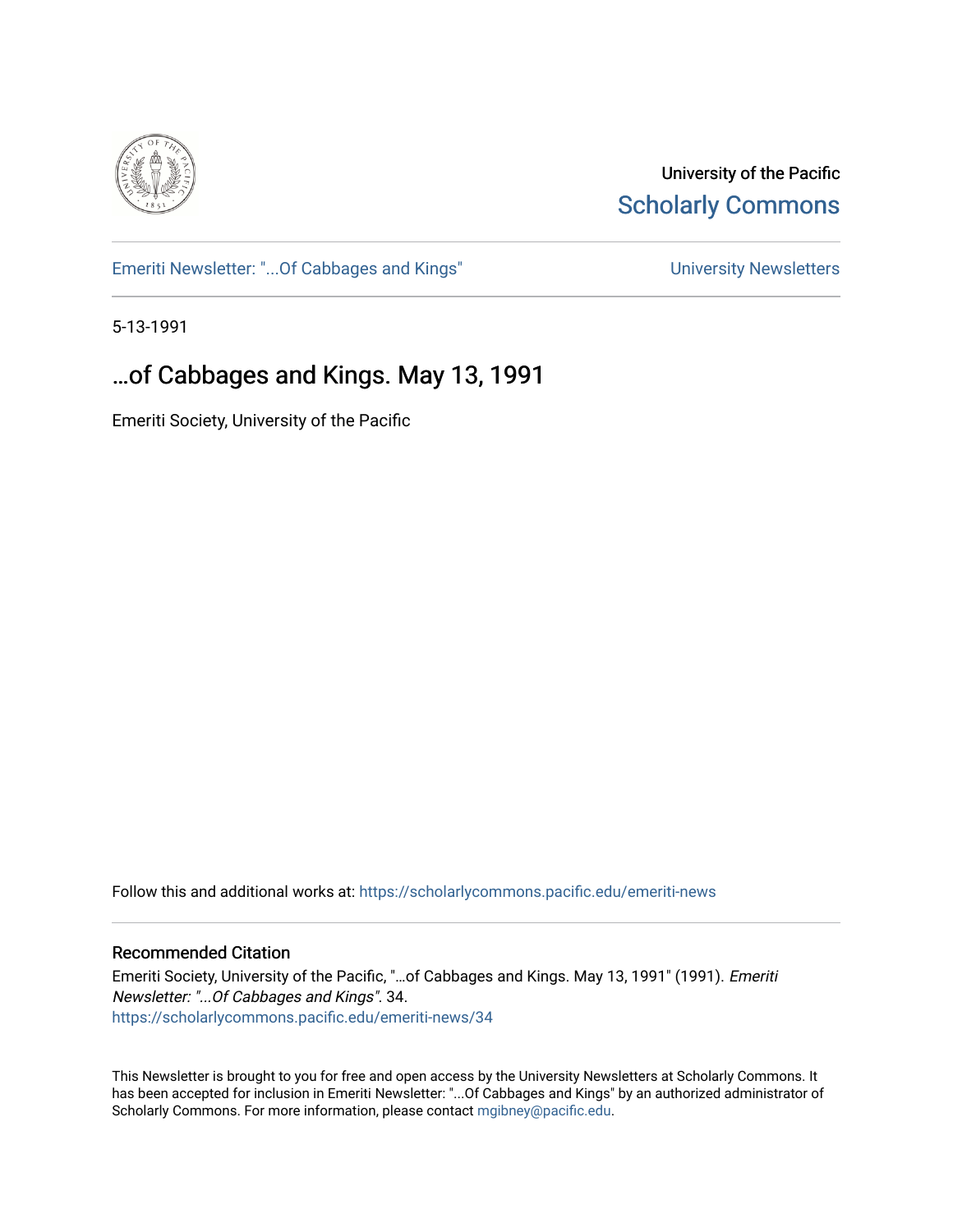# • • **.OF CABBAGES AND KINGS**

The Newsletter of the University of the Pacific Emeriti Society

•

May 13, 1991

Annual Open Business Meeting - Some 16 members of the Society gathered in the Elliott J. Taylor Room of the Library on April 17th for the purpose of reviewing the work of the Society and of the Executive Committee, exchanging ideas and discussing future plans. It was a worthwhile meeting and of particular value to the current Executive Committee as it looks forward to next year's activities.

Highlights of the 1990-91 Year - A summary of the year which we are now completing, includes these activities:

- Four meetings for the entire membership were held. Two of these were luncheon meetings as guests of Joe Subbiondo, A VP, both of which included speeches and opportunities for discussion. In addition, there was an "open house" for our new office in the Library, and the business meeting noted above.
- Four Newsletters were prepared and distributed to the membership, and the Emeriti column was established as a regular feature of the Pacific Review.
- **Twenty-two new members were added to** the Society, eighteen of whom are from the Stockton campus and four from the School of Dentistry.
- **The Society continued its study of** Elderbostel and agreed to work with the University in re-establishing Elderhostel at UOP looking toward the spring/summer of 1992. The Society also conducted a Retirement Seminar for University Faculty and Staff contemplating retirement in the near future. (Appreciation is extended to Roy Timmons and Dale Dunmire for their work on these two projects.)

Four members of the Society participated, at the request of the Dean of COP, in the Fall and Spring Orientation Programs for new transfer students. Eight members of the Society met with Horace Fleming, the new Executive Vice President, to respond to questions in connection with a "Marketing the University" study now in progress.

**• As indicated above, the Emeriti Faculty** Office, on the main floor of the Library, became a reality during the year. It is available for study/reading/research/etc. Also, the project involving the design, printing, and issuance of the new Emeriti ID Card was completed. All current members now have duly authorized ID Cards.

**u** The so-called "Relationship Statement," which was the subject of significant effort by the Executive Committee during the first two years of its service, is now officially incorporated in the University Operations Manual and Handbook for Academic Personnel as Section 4:2.3, thereof. It was approved by the It was approved by the Academic Council on March 14, 1991.

Plans for Next Year - At its meeting on April 25th, the Executive Committee discussed plans for the 1991-92 year. It is anticipated that we will, once again, schedule two luncheon meetings (one per semester) following the format of similar meetings this past year. We also plan the usual April Business Meeting. A Retirement Seminar is tentatively projected for the fall of 1991, and, of course, it is expected that the planning for Elderhostel will entail increased interest and activity.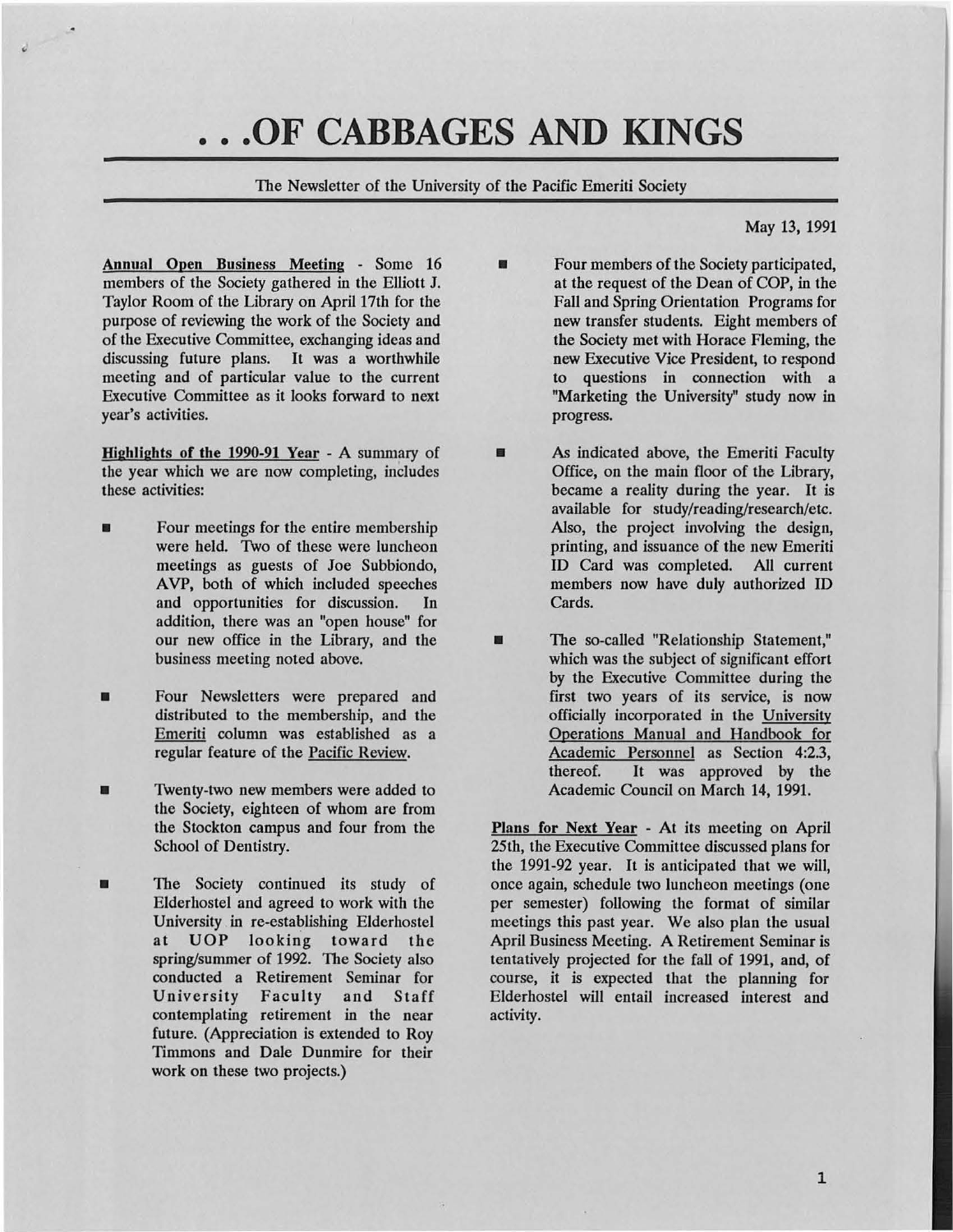Elderhostel - Speaking of Elderhostel, we wish, once again, to poll the membership so that the Executive Committee, in general, and Roy Timmons (the Society's Liaison Officer with Dean Don Duns, the University Elderhostel Coordinator), in particular, can start the planning process in earnest. Accordingly, please complete and return the enclosed questionnaire.

Constitution Change - The Constitution of the Emeriti Society (as duly amended) provides that the President, the Vice President/Program Chair and the Secretary serve a two-year term and the Immediate Past President serve a one-year term. This inconsistency was discussed at the April 17, 1991 Open Meeting. The Executive Committee, at its April 25, 1991, meeting recognized the appropriateness of having the Immediate Past President serve the same two-year term as the other officers and voted to present the matter to the membership in accordance with the constitution. Accordingly, all members are asked to complete the Ballot which is attached to this Newsletter.

Current Officers- Heath Lowry, President; Cisco Kihara, Vice President/Program Chair; Roy Whiteker, Secretary; Les Medford, Immediate Past President (subject to the above ballot process). These officers will serve through the 1991-91 academic year. A slate of new officers for the 2 year term beginning 1992 will be presented for election at the April 1992 Business Meeting.

Commencement - Once again, we remind you that graduation weekend is May 24-26. Please refer to the Memorandum sent to the membership a few days ago. We hope that a large number of Emeriti will participate in the academic procession which is a part of the May 24th All-University Convoc ation. We again have the honor of leading the faculty procession immediately following the platform party.

Response Sheet - Please use the attached Response Sheet to respond to the Elderhostel Questionnaire, to cast your Ballot on the proposed constitutional change, to bring us up to date on your activities, and to provide such comments as you think appropriate. We also want to know of any address/phone number/zip code/etc. changes. It is important that we hear from you.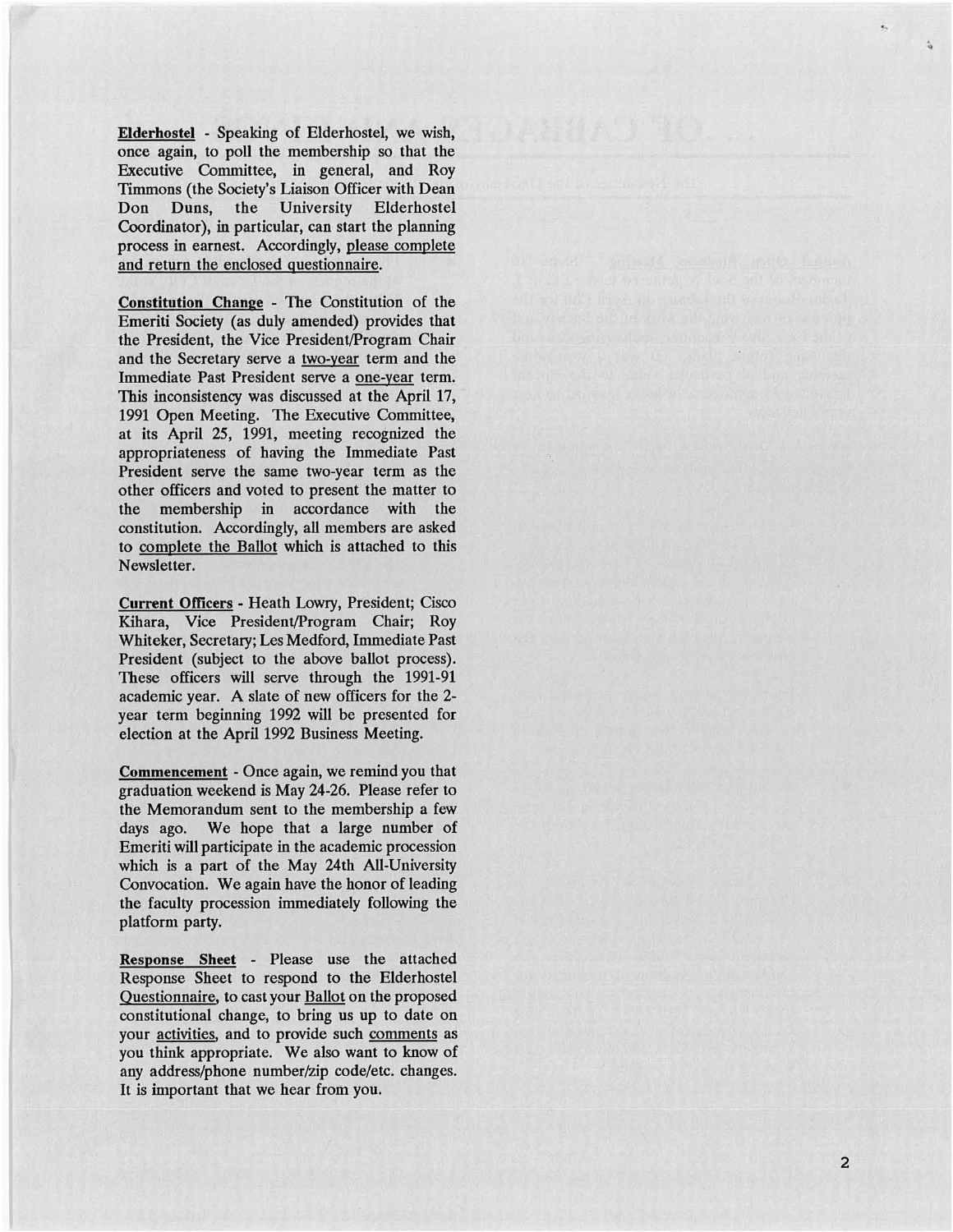# UNIVERSITY OF THE PACIFIC EMERITI SOCIETY

## RESPONSE SHEET

### Part I - Ballot

•

•

Proposed Constitution Change -

The Constitution of the Emeriti Society is hereby amended to provide that the Immediate Past President shall be one of four officers serving on the Executive Committee and that all officers (including the Immediate Past President) shall serve for a two-year term of office:



 $\Box$  In favor of change as noted above.



 $\Box$  Not in favor of change as noted above.

### Part II - Elderhostel Questionnaire

1. Would you be interested in teaching an Elderhostel course during the spring/summer 1992?

| Yes $\Box$                                                        | N <sub>o</sub>                                                                                                    |  |  |  |
|-------------------------------------------------------------------|-------------------------------------------------------------------------------------------------------------------|--|--|--|
| If "Yes," above, please indicate the probable name of the course: |                                                                                                                   |  |  |  |
|                                                                   | the company's company's company's company's company's company's company's company's company's company's company's |  |  |  |

3. Would you be interested in serving in some support capacity (hospitality/reception/clerical/etc.) to ensure the overall success of the program?

| Yes $\Box$  | No |  |
|-------------|----|--|
| Comments __ |    |  |
|             |    |  |